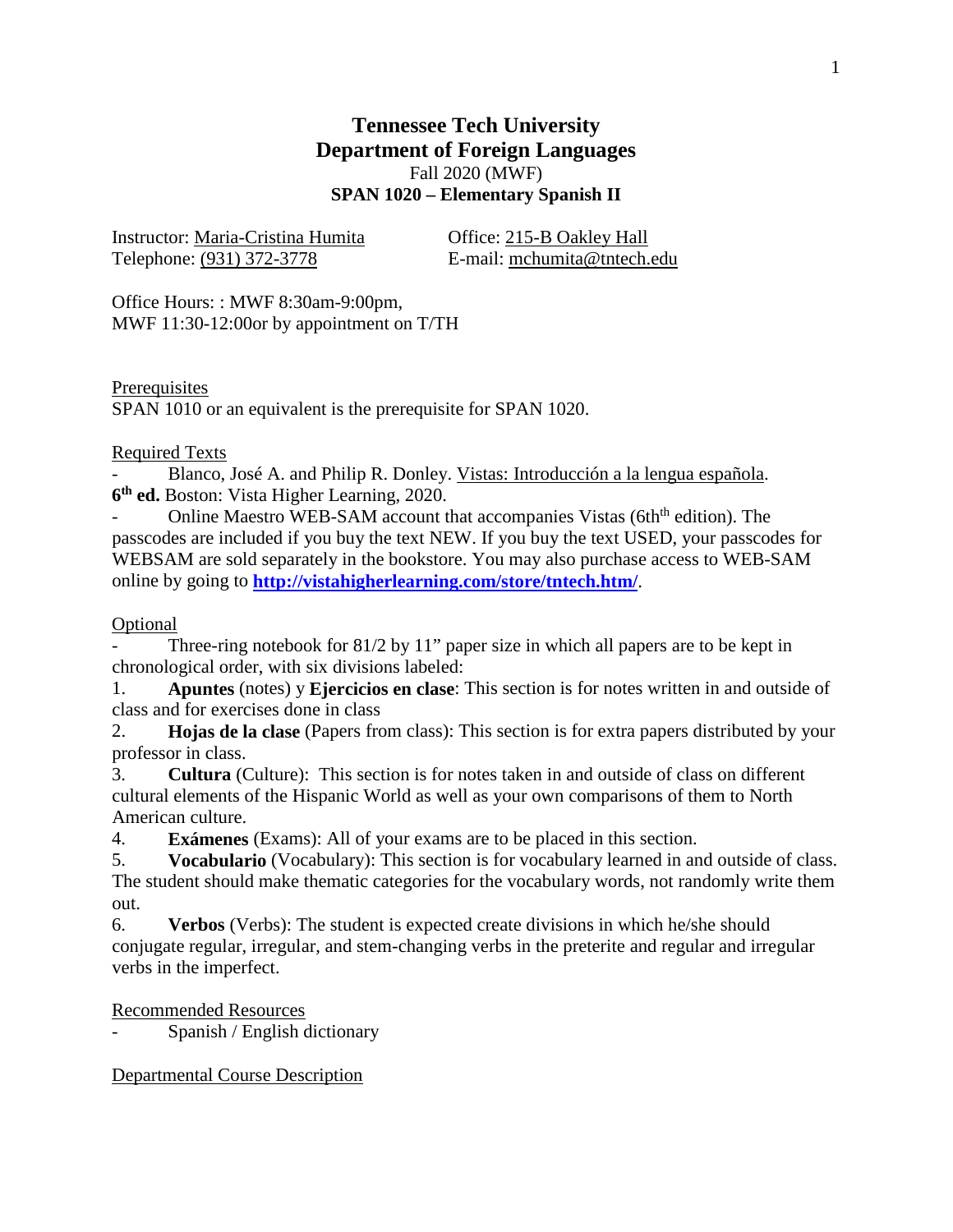**SPAN 1010 or an equivalent is the prerequisite for SPAN 1020.** Elementary Spanish II continues to teach the essentials of Spanish, developing listening and reading comprehension, oral and written communication, and cultural understanding.

Course Objectives

Upon completion of this course, students will

Understand most written and spoken Spanish selected for beginning learners; [Communication: Interpretive (Listen, Read/View)]

Speak and write in simple sentences with minor grammatical errors that do not impede communication;

[Communication: Interpersonal (Speak, Write, Listen)] [Communication: Presentational (Speak, Write, Listen)]

Speak with pronunciation sufficiently accurate so as not to impede communication; [Communication: Presentational (Speak, Listen, Read/View)]

Ask and answer oral and written questions related to familiar topics, such as personal information, actions, daily activities, shopping, food and drink, social events, health, and technology;

[Communication: Interpersonal (Speak, Write, Listen, Read/View)]

Describe people, places, and things in the present and past; [Communication: Presentational (Speak, Write, Listen, Read/View)]

• Converse on an elementary level, observing basic courtesy requirements and social demands of the culture;

[Communication: Interpersonal (Speak, Listen, Read/View)]

Understand the diverse culture of the Spanish-speaking world and describe some of its basic geographical facts.

[Cultures (Relating Cultural Products to Perspectives)]

Course Requirements

A serious commitment to the study of Spanish is expected from each student. Students must promptly complete assignments **BEFORE** class. Punctuality and speaking Spanish in class are expected and required.

Please note that the classes are conducted entirely in Spanish.

## Methodology

The course is taught using the communicative approach. This means that we USE the Spanish studied by the students at home in meaningful, real-life contexts in the classroom. A variety of teaching techniques and formats are employed to optimize the student's use of Spanish in class, such as TPR (Total Physical Response), group work (involving conversations, role playing, and grammar and vocabulary exercises), audio and visual exercises, brief grammar reviews, cultural explanations, and assigned work from the online Website.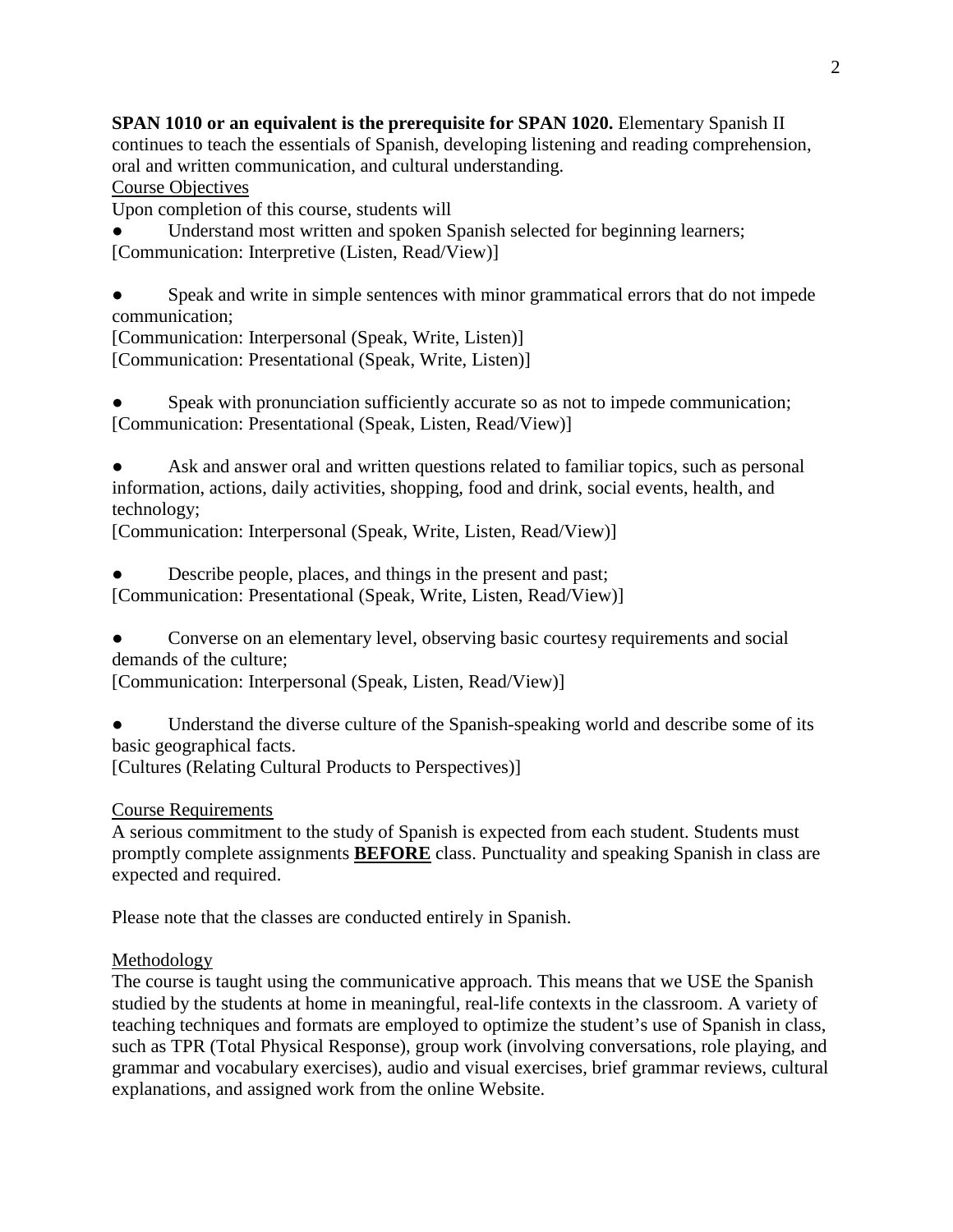This is a Spanish language course; therefore, the professor and the students will speak only Spanish in class.

Topics

A detailed listing of vocabulary and grammar topics can be found in the Schedule of Assignments at the end of this syllabus.

| Evaluation  |          |            |          |                                                                                          |
|-------------|----------|------------|----------|------------------------------------------------------------------------------------------|
|             |          |            |          | The following grade criteria will be used to determine the final grades for this course: |
| $A: 90-100$ | B: 80-89 | $C: 70-79$ | D: 60-69 | F: 59 and below                                                                          |

GRADING BREAKDOWN: The course grade will be determined as follows:

- $\Box$  (2) Exams = 30%
- $\Box$  WEB-SAM online activities = 15%
- $\Box$  Miscellaneous (quizzes, ilearn assignments, ilearn quizzes) = 15%
- $\Box$  (2) Compositions = 10%
- $\Box$  Oral Interview = 10%
- $\Box$  Final exam = 20%

#### Exams

Each 55-minute exam will cover all assigned material and will be given as indicated in the course calendar.

#### Participation

Each student is expected to participate actively in each class. Participation is evaluated on a daily basis and this grade, there are three (3), is given with each corrected exam. See explanation sheet on grading participation.

#### Oral Interview

You will have one formal oral interview, which will take place during the last third of the semester. This is a face-to-face or recorded interview. Your instructor will provide you with a sign-up sheet as the time approaches. Details about this oral exam and a grading rubric showing exactly how students are evaluated is available under "resources" on iLearn.

#### WEB-SAM online activities / Other homework

Your instructor will assign homework almost daily from the online WEB-SAM system. It is essential that students review, correct, and understand their mistakes; this process is an essential one when learning any subject. Students must complete the exercises in a timely manner, according to the attached class calendar.

The Lab Manual section of WEB-SAM is crucial because it offers the students listening and speaking exercises outside of the classroom. Students must complete the exercises in a timely manner, according to the attached class calendar.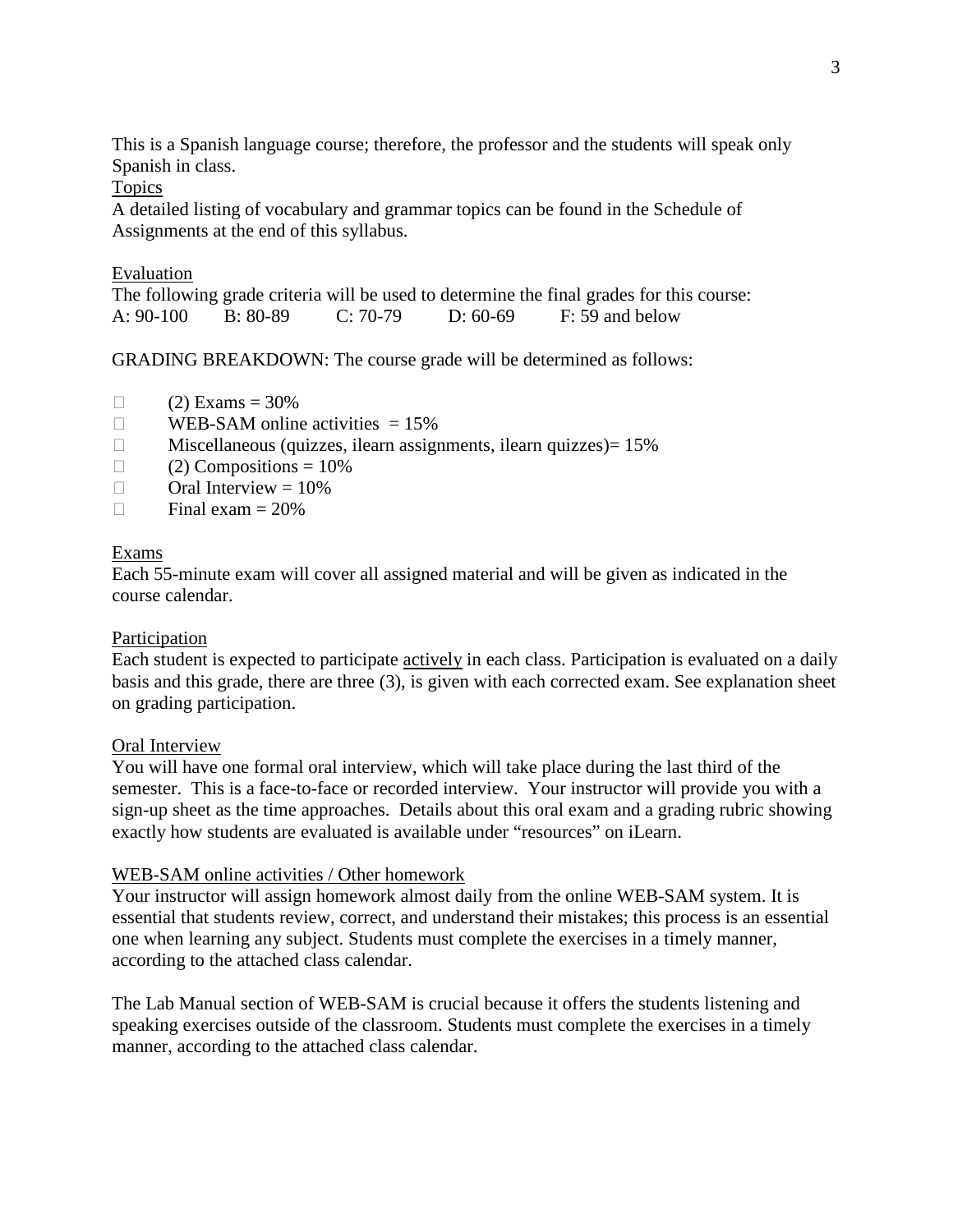Students will receive a grade for the overall Work Book section of WEB-SAM and Lab Manual activities for each chapter.

Pop quizzes will be given at the instructor's discretion and calculated into this section of the grades.

## Compositions

Each composition—there are two (2) during the semester— There will be two in-class composition in SPN 1020 to assess students' writing proficiency. Classes that meet MWF as well as T/R will have 45 minutes of class time to complete the assignment. Notes and dictionaries will not be allowed. In the event you may need help with a word, students will be allowed to ask their instructor for the translation of ONE word only. Detailed grading rubrics for compositions and contextualized writing quizzes are posted on iLearn.

#### Final exam

The final exam will cover all material learned during the semester and given according to the university's schedule.

#### University Plagiarism Policy

**"Plagiarism.** When you use (for example, quote or even summarize or paraphrase) someone else's media, words, data, ideas, or other works, you must cite your source. You should be especially careful to avoid plagiarizing Internet sources (for example, e-mail, chat rooms, Web sites, or discussion groups). It does not matter whether you borrow material from print sources, from the Internet, from on-line data bases, or from interviews. Failure to cite your source is plagiarism. Students who plagiarize may receive an "F" or a "0" for the assignment, or an "F" for the course" (*TTU Student Handbook*).

#### Attendance ( doesn't apply this semester)

Attendance is mandatory. The student is allowed four (4) absences, whether they are excused or unexcused. After the fourth absence, one point will be deducted from the student's final grade for each subsequent UNEXCUSED absence. Excessive tardiness will count as an unexcused absence.

ALL unexcused absences will count as a zero (0) for the day's participation grade.

An excused absence is one that occurs due to illness, injury, or death in the student's immediate family. The student must verify these circumstances with official letters as soon as they return to class. No excuses will be accepted one week after the circumstance occurred.

Please note: If you are participating in any university-sponsored event in which you must be absent from class, an official letter from a Tech faculty or staff member must list these dates and be presented to the professor at the beginning of the semester.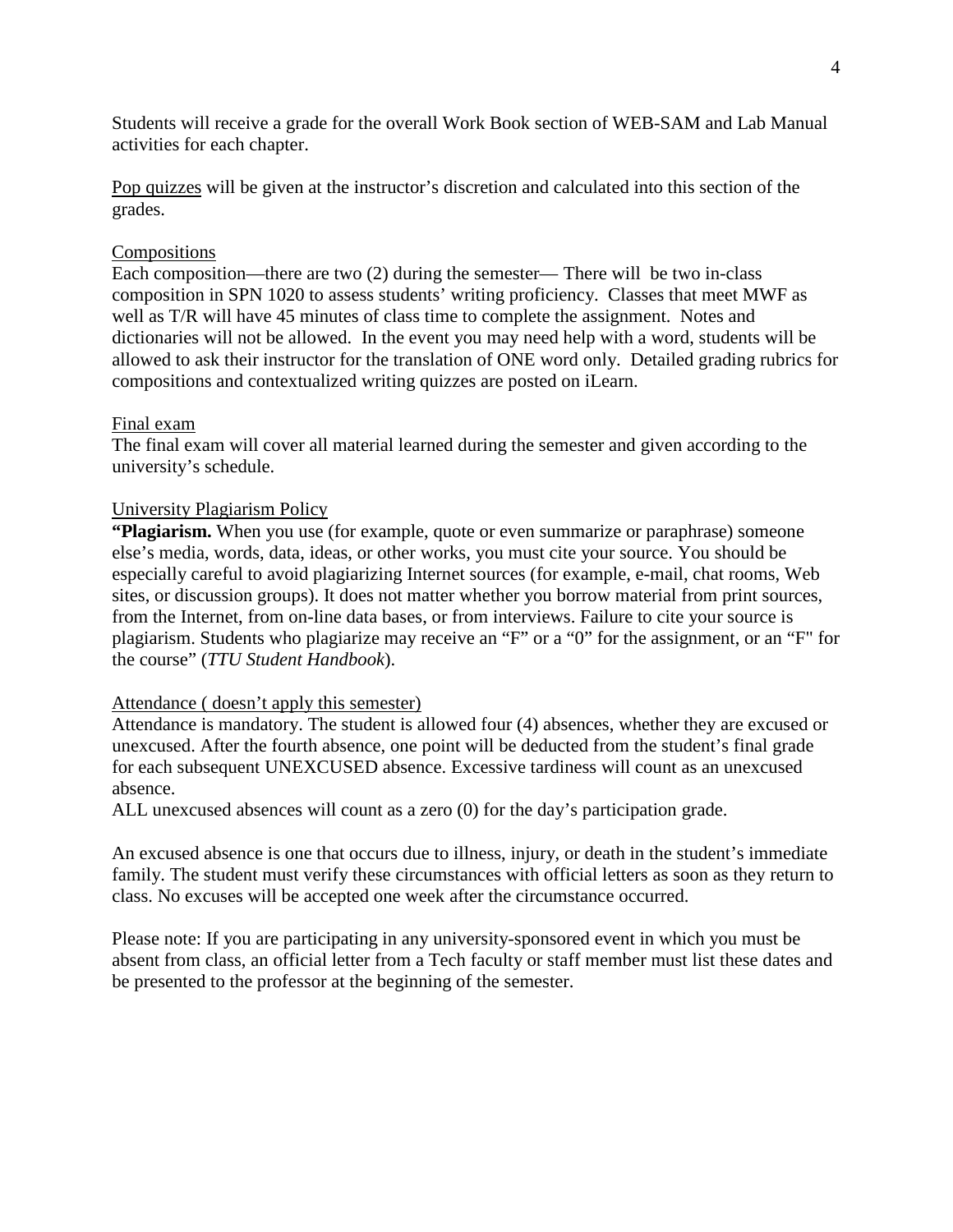## Special needs

"Students with a disability requiring academic adjustments and accommodations must contact the Accessible Education Center (AEC). AEC is located in the Roaden University Center, Room 112; phone 372-6119. For more information see Tennessee Tech Policy 340 (Services for Students with Disabilities) a[twww.tntech.edu/policies.](https://www.tntech.edu/policies/index.php)"

## Student Conduct

The Department of Foreign Languages aims to provide an optimum learning environment in its classes. Students must also be responsible to meet this end. Therefore, we require that:

- 1. All cellular phones be turned off during class,
- 2. Students be respectful of the professor and their fellow students,
- 3. And, finally, students must arrive on time and leave at the end of the class.

Any deviations from these minimum expectations will result in the lowering of your class participation grade, and, if irresponsible behavior should continue, your final grade may be affected.

#### Make-up Exams Policy

The professor will NOT create any exams for those students who missed an exam, whether the reason is excused or unexcused. For those students who have an excusable absence for the date of the missed exam, their final exam grade will replace their missed exam grade.

## COVID – 19

- 1. Students must take personal responsibility in following the recommended CDC COVID-19 guidelines. Students are expected follow all COVID-19 directives published by Tennessee Tech including, but not limited to, notices on Tennessee Tech's webpage, building and facilities signage, and similar publications. The university's Return to Campus Student Handbook can be found at [https://www.tntech.edu/return/index.php.](https://www.tntech.edu/return/index.php)
- 2. According to Tennessee Tech University's protocols, face coverings must be worn (covering the mouth and nose) by students in the classroom at all times.
- 3. Students must abide by predetermined social distancing guidelines and seating arrangements. Movement during class sessions should be limited as to not endanger other students or faculty. Students should be conscious and respectful of others and their health concerns.
- 4. Students who refuse to comply with university protocols on these matters will be reported to the Tennessee Tech Dean of Students.
- 5. Students should direct all requests for excused class absences related to COVID-19, regardless of where the COVID-19 testing is performed, to Tennessee Tech's Health Services. The Office of Student Affairs will provide notifications to faculty members of student absences and the expected length of the absence.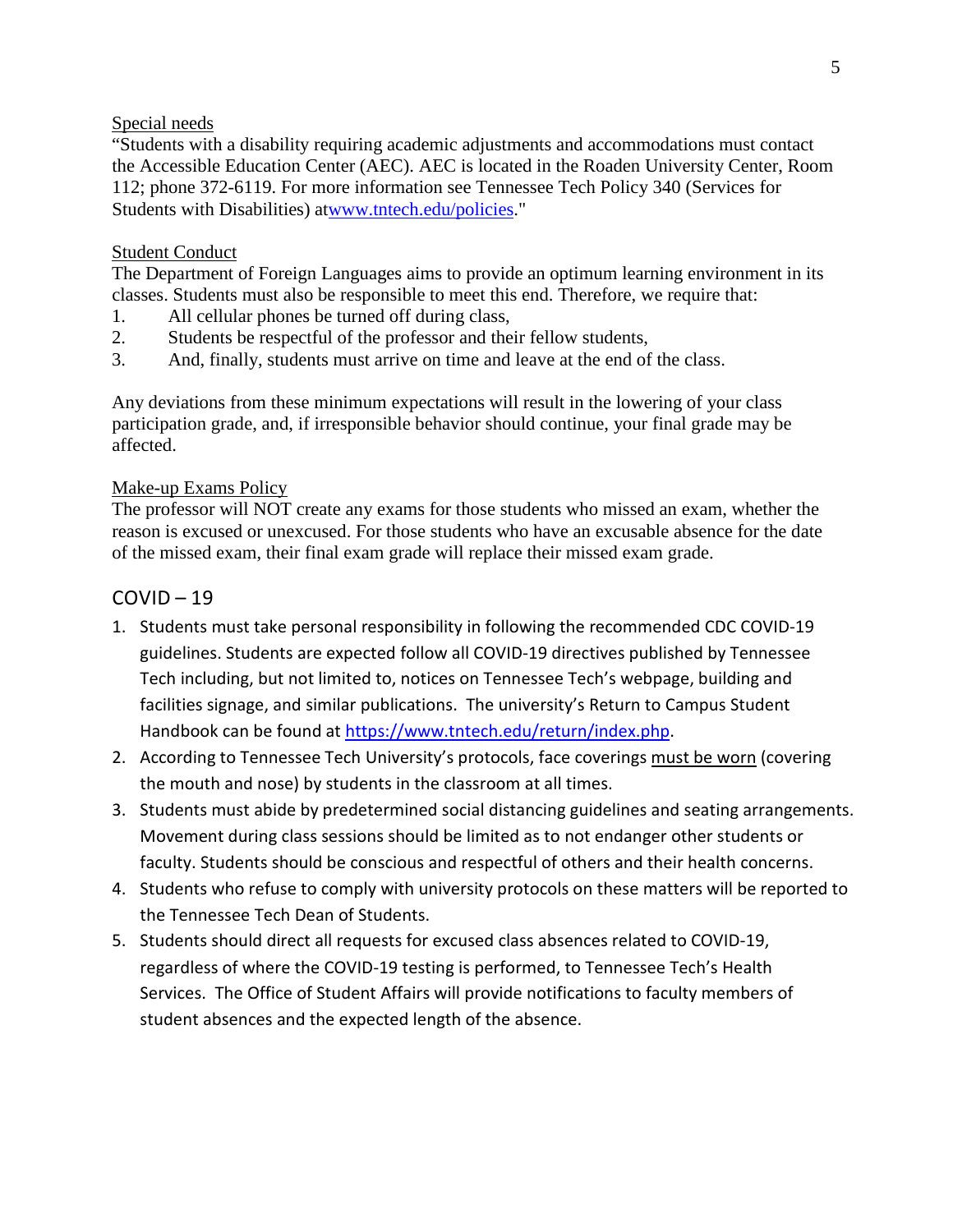# **SPAN 1020 – Vistas (sixth edition)**

# **TENTATIVE SCHEDULE OF ASSIGNMENTS (MWF):**

The instructor has the right to make any necessary changes in this schedule to accommodate the material to the progress of the class.

\*\*\*Please note that all of the homework (*tarea*) is found on **WEB-SAM** (online at [http://vistas.vhlcentral.com\)](http://vistas.vhlcentral.com/) and is due *ON* the day marked in the calendar. You must do **all assigned exercises** in each section. Complete the Workbook topic and scroll down and complete the Lab Manual topic.

Draft (need to change exam dates and compositions)

Agosto

| Lunes, el 24     | Introducciones, repaso de SPAN 1010                                                                                                          |
|------------------|----------------------------------------------------------------------------------------------------------------------------------------------|
| Miércoles, el 26 | Repaso de SPAN 1010,<br>Lección 6: De compras (190-91), Los colores (192),                                                                   |
| Viernes, el 28   | Saber and conocer (200)<br>Tarea: Contextos, Saber and conocer                                                                               |
| Lunes, el 31     | Lección 6: Pronombres de los complementos indirectos (202-03)<br>Tarea: Indirect object pronouns                                             |
| Septiembre       |                                                                                                                                              |
| Miércoles, el 2  | Lección 6: Pretérito de verbos regulares (206-07)<br>Tarea: Preterite tense of regular verbs                                                 |
| Viernes, el 4    | Lección 6: Adjetivos y pronombres demostrativos (210-11)<br>Tarea: Demonstrative adjectives and pronouns                                     |
| Lunes, el 7      | No hay clase-Labor Day                                                                                                                       |
| Miércoles, el 9  | Lección 6: Recapitulación (214-15), Cuba (222-23)<br>Fotonovela: "En el mercado" (194-96)<br><b>Quiz L6</b>                                  |
| Viernes, el 11   | Lección 7: La rutina diaria (226-27), Pronunciación (233),<br>Verbos reflexivos (236-37)<br>Tarea: Contextos, Pronunciación, reflexive verbs |
| Lunes, el 14     | Lección 7: Palabras indefinidas y negativas (240-41)                                                                                         |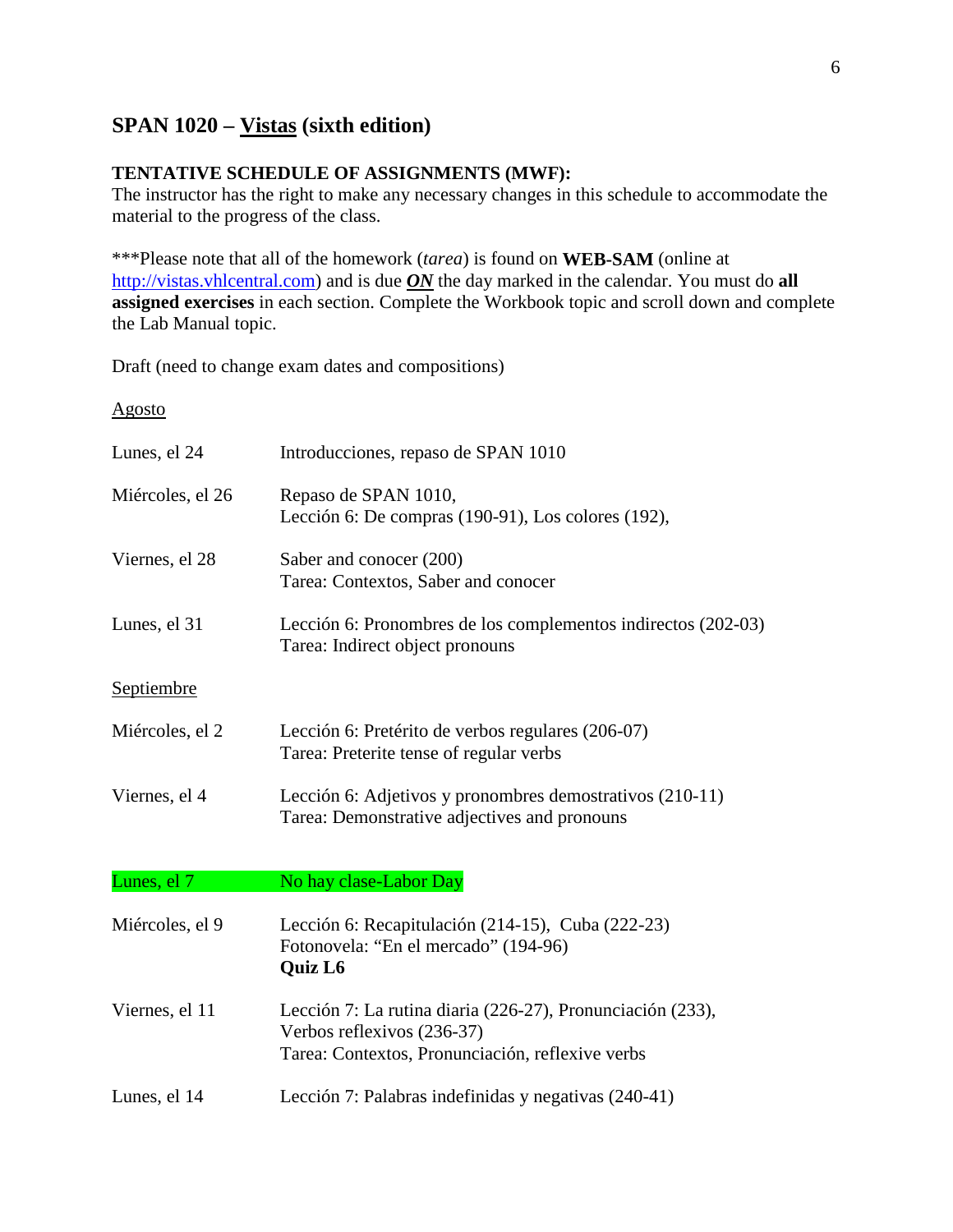|                  | Tarea: Indefinite and negative words                                                                                                   |
|------------------|----------------------------------------------------------------------------------------------------------------------------------------|
| Miércoles, el 16 | Lección 7: Repaso del pretérito, SER e IR en el pretérito (244)<br>Tarea: Preterite of ser and ir                                      |
| Viernes, el 18   | Lección 7: GUSTAR y verbos similares (246-47)<br>Tarea: Verbs like <i>gustar</i>                                                       |
| Lunes, el 21     | Lección 7: Lectura (252-53), Perú (258-59)<br>Fotonovela: ¡Necesito arreglarme! (230-32)<br>Lección 7: Recapitulación (250-51). Repaso |
| Miércoles, el 23 | <b>Examen 1</b><br>$(L 6-7)$                                                                                                           |
| Viernes, el 25   | Lección 8: La comida (262-64), Pronunciación (271)<br>Tarea: Contextos, Pronunciación                                                  |
| Lunes, el 28     | Lección 8: Pretérito de verbos que cambian en la raíz (274)<br>Tarea: Preterite of stem-changing verbs                                 |
| Miércoles, el 30 | Lección 8: Los pronombres de los complementos directos e<br>indirectos juntos (277-78)<br>Tarea: Double object pronouns                |
| Octubre          |                                                                                                                                        |
| Viernes, el 2    | Lección 8: Comparaciones (281-83)<br>Tarea: Comparisons                                                                                |
| Lunes, el 5      | Lección 8: Superlativos (286)<br>Tarea: Superlatives                                                                                   |
| Miércoles, el 7  | Lección 8: Recapitulación (288-89), Guatemala (296-97),<br>Fotonovela: Una cena romántica (268-70)<br><b>Quiz L8</b>                   |
| Viernes, el 9    | Lección 9: Las fiestas (300-01), Las etapas de la vida (302),<br>Pronunciación (307)<br>Tarea: Contextos, Pronunciación                |
| Lunes, el 12     | Vacaciones de otoño                                                                                                                    |

7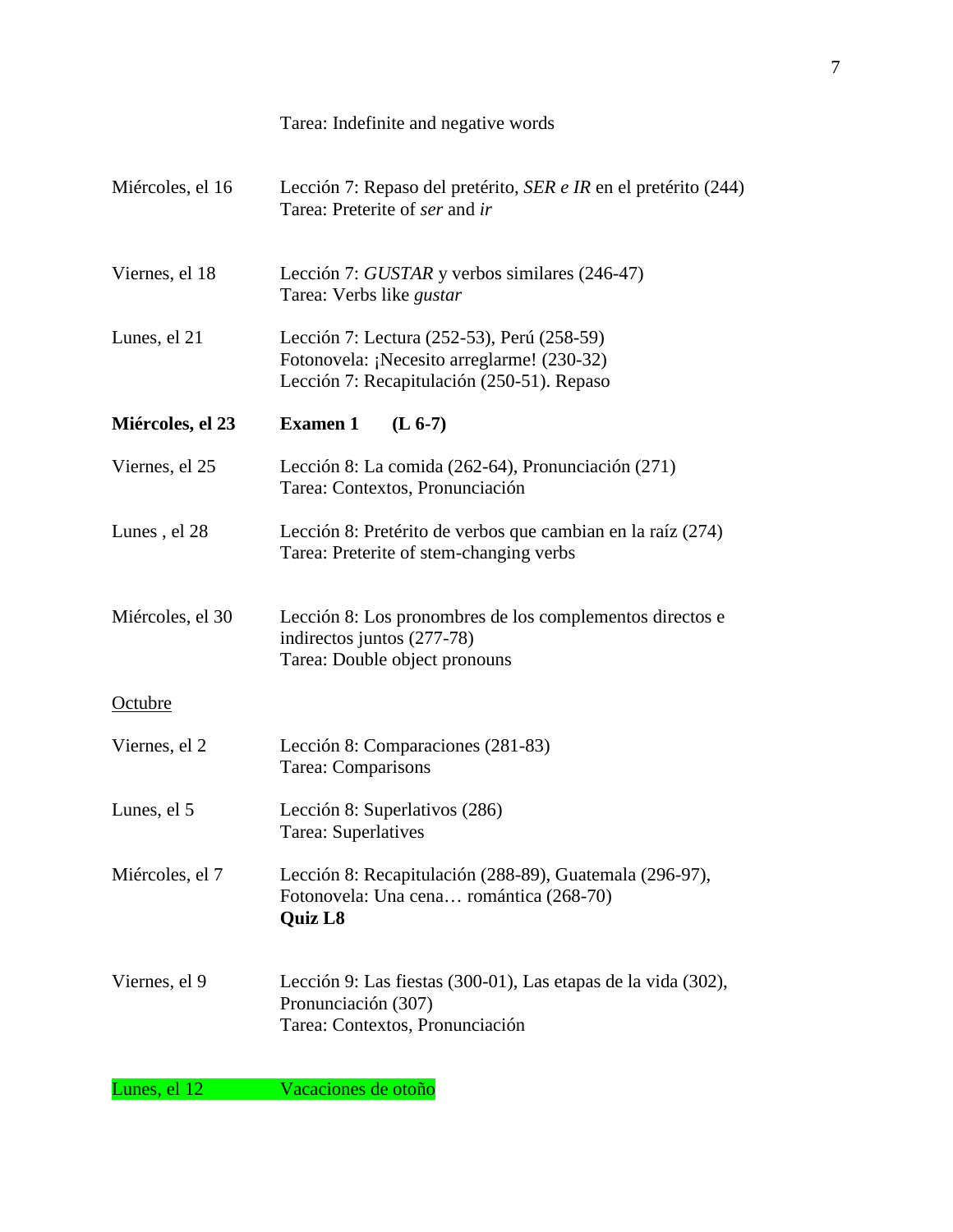| Miércoles, el 14 | Lección 9: Verbos irregulares en el pretérito (310-11)<br>Tarea: Irregular preterites                                                         |
|------------------|-----------------------------------------------------------------------------------------------------------------------------------------------|
| Viernes 16       | Lección 9: Verbos especiales en el pretérito (314)<br>Tarea: Verbs that change meaning in the preterite                                       |
| Lunes, 19        | In class Composition I                                                                                                                        |
| Miercoles, el 21 | Lección 9: ¿Qué? y ¿Cuál? (316), los pronombres después de las<br>preposiciones (318)<br>Tarea: ¿Qué? and ¿Cuál?, Pronouns after prepositions |
| Viernes, el 23   | Lección 9: Lectura (322-23), Chile (328-29),<br>Fotonovela: El día de muertos (304-06)                                                        |
| Lunes, el 26     | Lección 9: Recapitulación (320-21), Repaso                                                                                                    |
| Miércoles, el 28 | Examen $2$ (L $8-9$ )                                                                                                                         |
| Viernes, el 30   | Lección 10: En el consultorio (332-33), Ortografía: El acento y las<br>sílabas fuertes (339)<br>Tarea: Contextos, Pronunciation               |
| Noviembre        |                                                                                                                                               |
| Lunes, el 2      | Lección 10: El imperfecto (342-43)<br>Tarea: The imperfect tense                                                                              |
| Miércoles, el 4  | Lección 10: El pretérito y el imperfecto (346-47)<br>Tarea: The preterite and the imperfect                                                   |
| Viernes, el 6    | Lección 10: El pretérito y el imperfecto, continuado (346-47)<br>Tarea: The preterite and the imperfect                                       |
| Lunes, el 9      | Lección 10: Las construcciones con SE (350-51)<br>Tarea: Constructions with se                                                                |
| Miércoles, el 11 | Lección 10: Los adverbios (354)                                                                                                               |